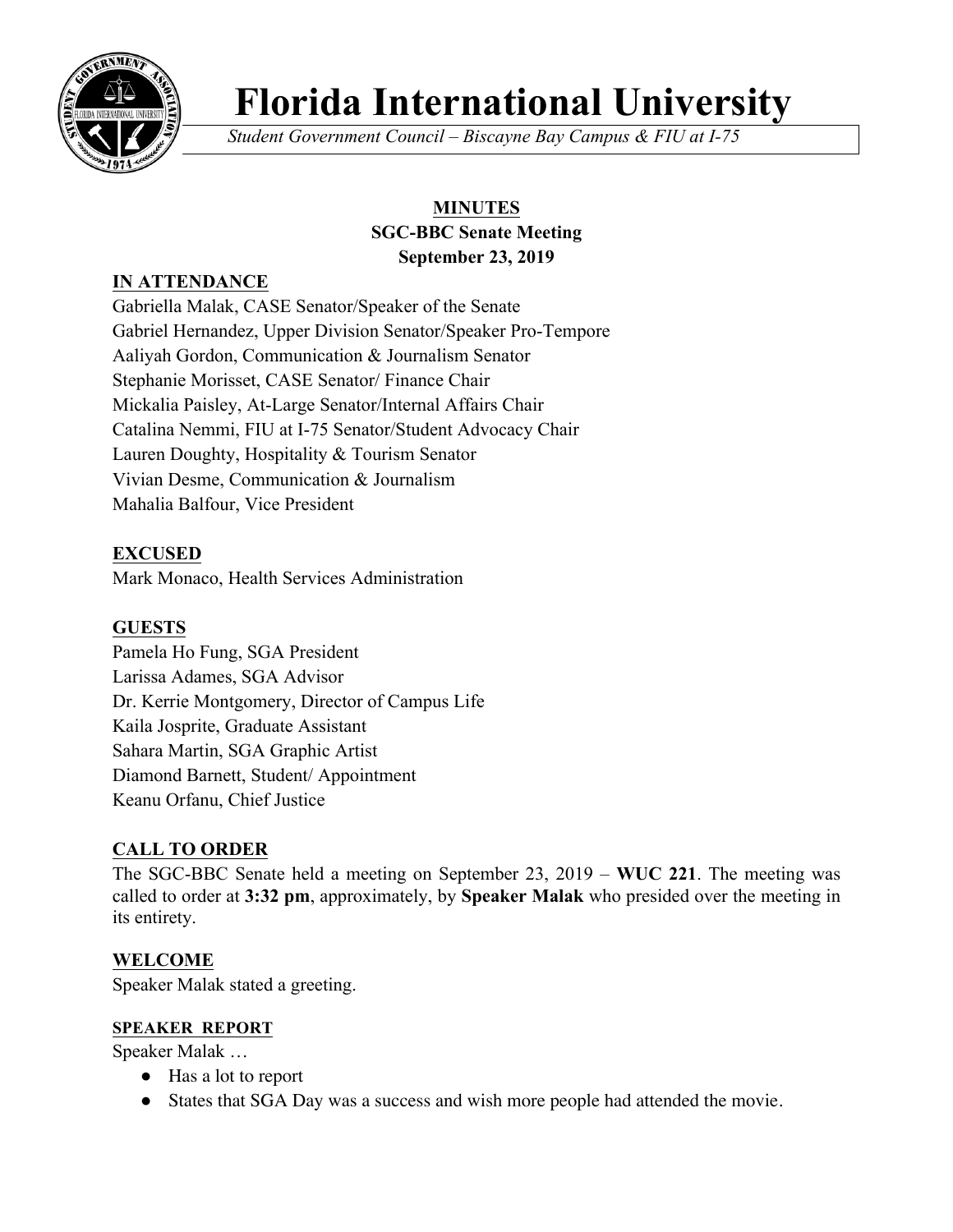- Congress Meeting Day is scheduled for October 21st. Time has changed to 4pm and it is mandatory.
- Speaker Pro ( MMC) Angel will attend next week's meeting. He will present the U-Wide Bill on a change for the Finance code that relates to the Finance Committee Composition.
- Reminder that on October 7th Legislation is due for all senators. Suggests to bring any possible ideas for the Congress meeting and mentions that Senator Monaco has already given an idea.
- Reminds that all senators need to submit their reports.
- Wants to place Robert's rules on the back of name plates.
- Eboard discussed Mentor Mondays and to personalize their (SGA BBC) Instagram.
- Tour OYC with Kelli is this friday at 10:30am.

## **VICE PRESIDENT REPORT**

Vice President Balfour …

- Greeting
- Finalized reports for Blue Table Talk on October 14 from 12pm-3pm. There's going to be refreshments.
- Tabled for SGA Day and came up with new ideas for tabling such as the spot debates..
- Mentor Monday is used as a Marketing Strategy for SGA BBC.
- States that members need to schedule their one on ones with her.

# **SPEAKER PRO'S REPORT**

Speaker Pro Hernandez…

- Greeting
- SGA Day was successful. Both portions of events were eye opening.
- Wants to print rubrics to Roberts Rules.
- Reminder of Legislation Deadline being October 7th.
- Mentions to schedule one on ones with Chairs.

# **ADVISOR'S REPORT**

Ms. Adames…

- Email to know for availability of Meet & Greet at 2pm with common reading author Martin Baranek.
- Embrace intern works on Monday, Wednesday, and Friday.

Ms. Josprite…

- Meet with her for programming ideas.
- Reminder of Donuts with the Deans, needs to be scheduled.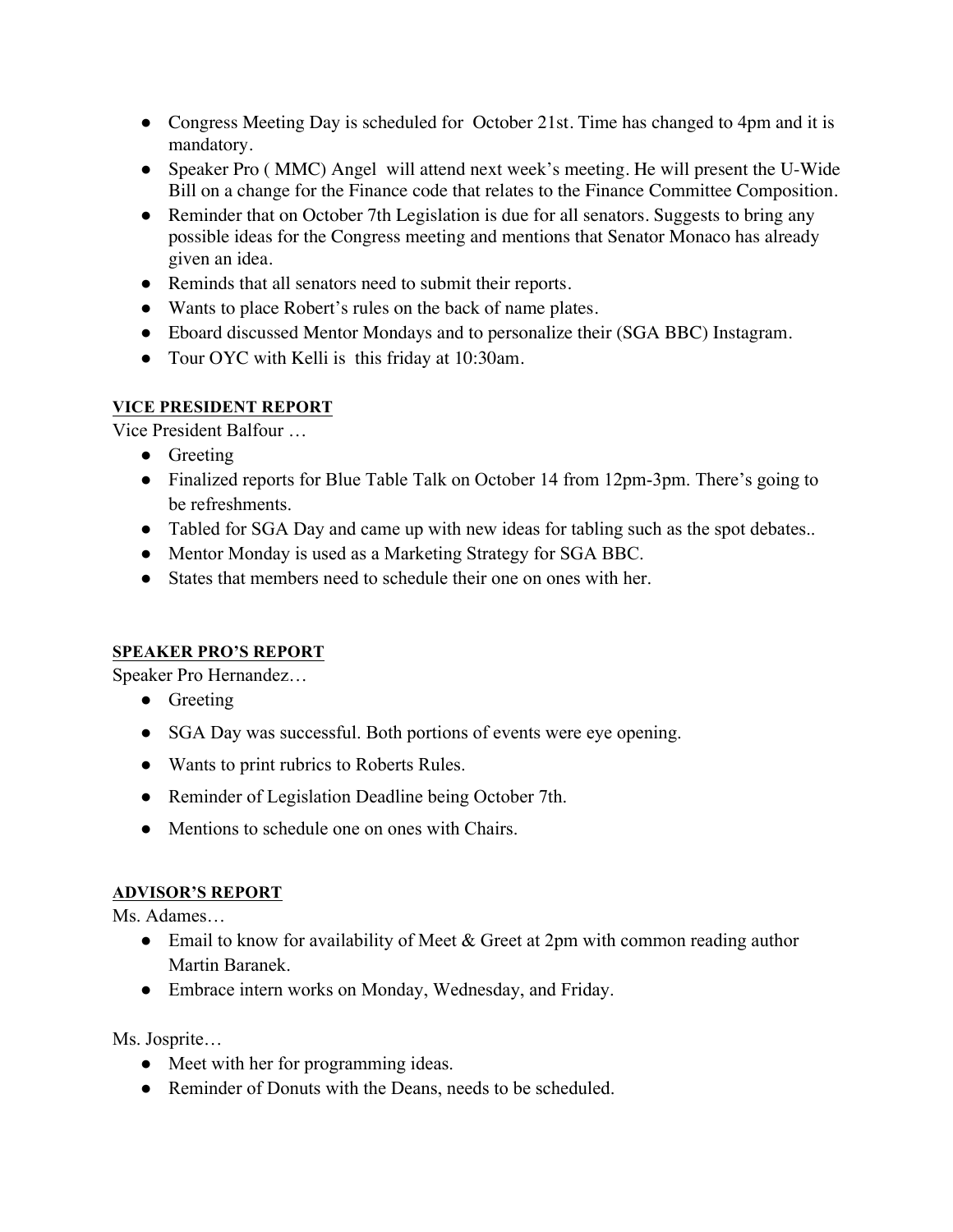Dr. Montgomery…

• No report.

#### **OLD BUSINESS**

#### **1. Approval of the Minutes**

Speaker Pro Hernandez moves to approve Senate Meeting Minutes of 9.16.2019. Senator Paisley seconded. Motion passed unanimously.

#### **NEW BUSINESS** A. Victoria Reyes

Speaker Malak granted Victoria Reyes to present herself.

Victoria Reyes presented herself.

Dr. Montgomery gives clarification.

Ms. Reyes continues presentation.

President Ho Fung asks a question.

Ms. reyes answers and continues presentation.

Ms. Adames asks a question.

Dr. Montgomery states a comment for clarification.

Ms. Adames provides a comment towards presentation.

Dr. Montgomery provides a comment and a suggestion.

Ms. Admes asks a question.

Ms. Reyes answers and continues.

Dr. Montgomery and Ms. Reyes answer each other back and forth

# B. Appointment of Diamond Barnett for Senator of Upper Division

Speaker Malak granted Diamond Barnett to present herself for the position of Upper Division Senator.

Diamond Barnett presents herself.

Questioning happens.

Senator Morisset moves to extend questioning.

Senator Paisley seconds.

More questioning happens.

Senator Morissett moves to extend questioning for 5 more minutes.

Senator Nemmi seconds.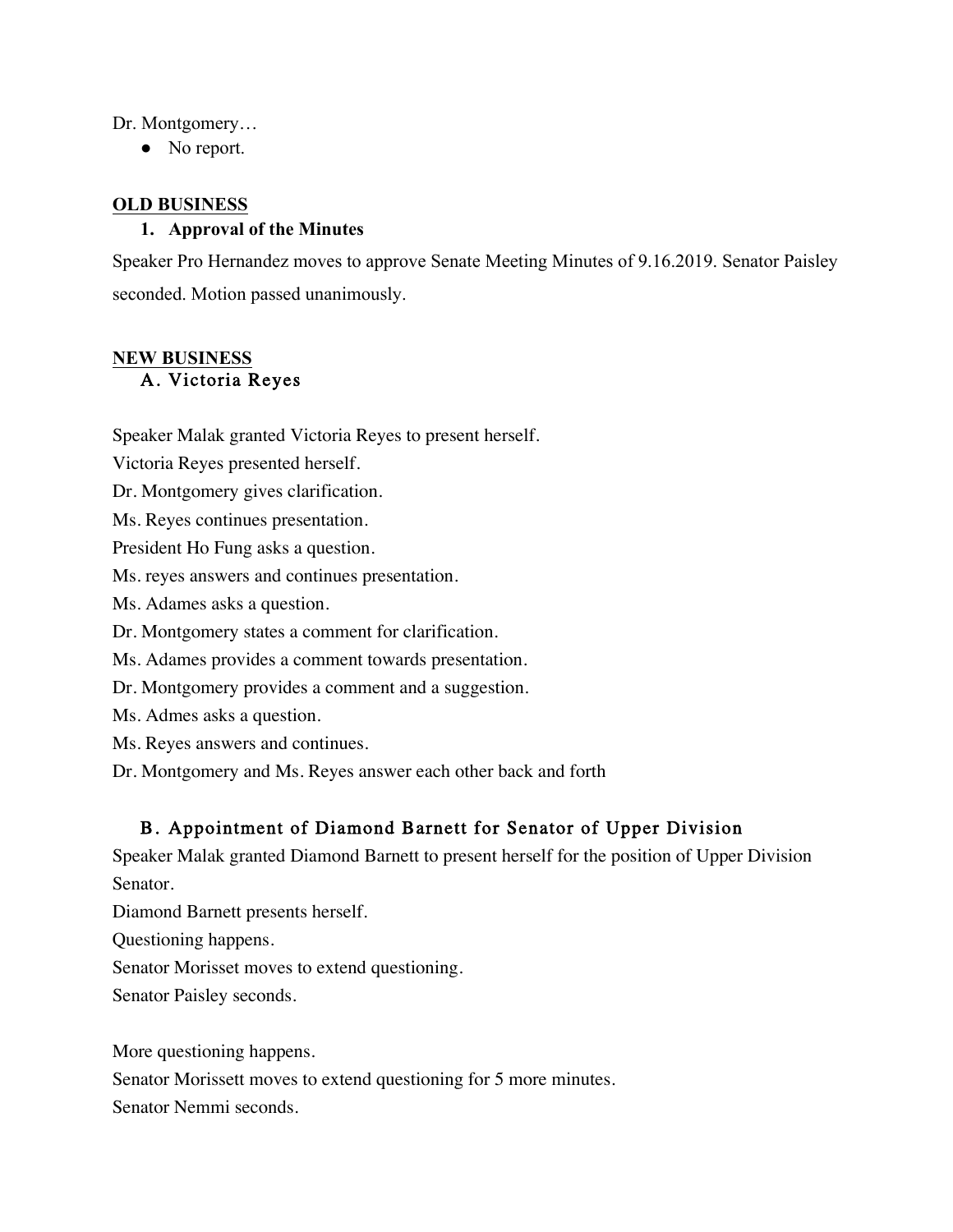Vice President Balfour states a comment.

Senator Nemmi moves to appoint Ms. Barnett for Upper Division Senator position. Senator Morisset seconds. ROLL CALL Speaker Malak - Yea Senator Morisset - Yea Senator Doughty - Yea Senator Gordon - Yea Senator Desme - Yea Speaker Pro Hernandez - Yea Senator Paisley - Abs. Senator Nemmi - Yea

With a vote of 7/0/1, Ms. Barnett was approved for the position of Upper Division Senator.

## C. Chair/ Committee Nominations

Speaker Malak…

- Reminder of Finance Committee
- Think about joining Committee Chairperson Position
- Senator Desme asks questions
- Senator Paisley states a comment

## D. Senate Academic Commission

- Vice President Balfour asks members to join Senate Academic Commission
- Speaker Malak gives a comment on the subject
- Senator Desme asks a question.
- Speaker Malak answers
- Senator Morrisett asks about position

# E. Conference Room

● Wants members to visit the conference room after the Senate meeting.

## **DISCUSSION**

**A. Open Forum**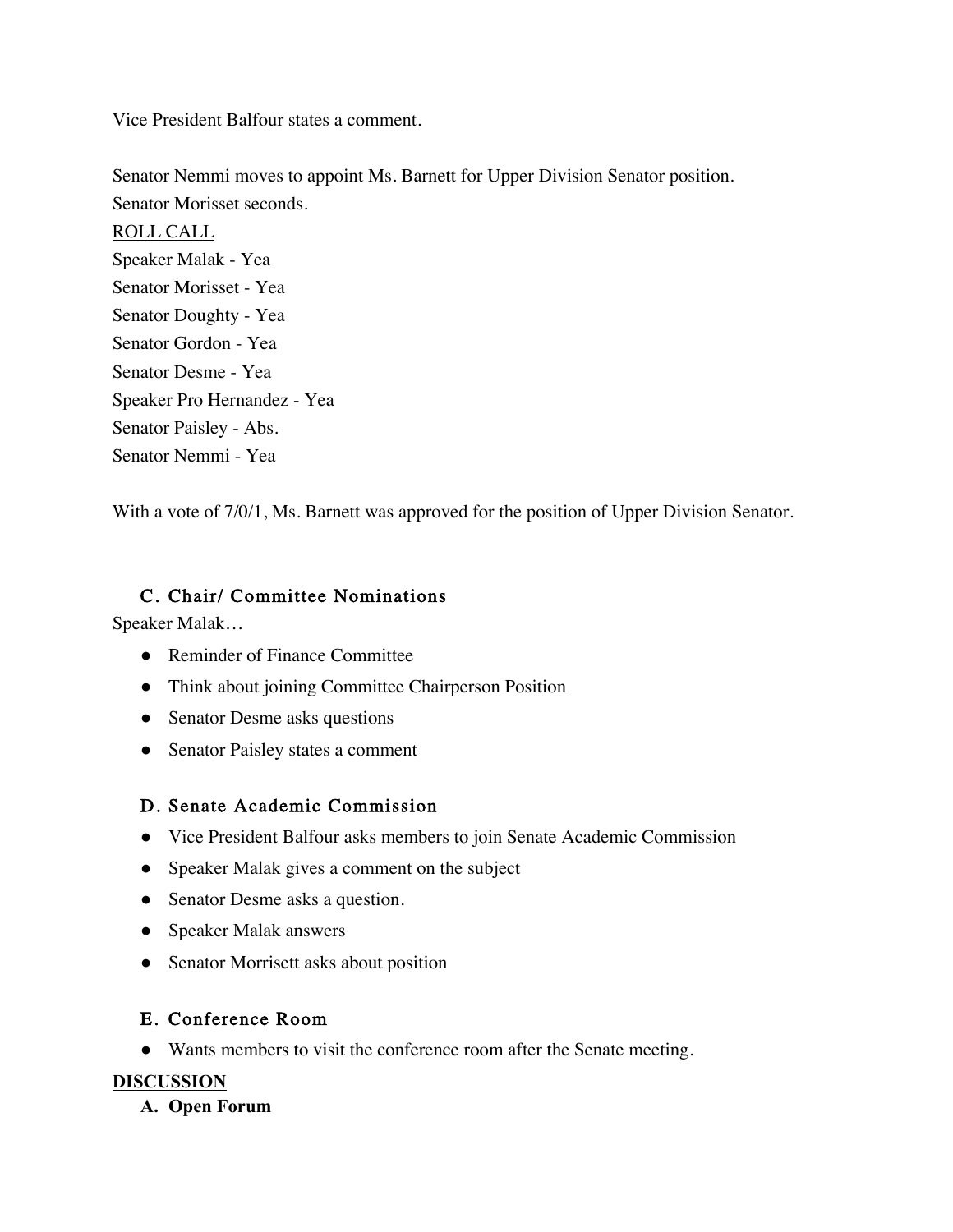#### **I. Student Concerns**

Senator Desme states that she is not on the chat.

Vice President Balfour speaks on scheduling one on ones.

Senator Paisley spoke on drivers asking for tips.

Dr. Montgomery gives solution to the situation.

Ms. Adames states a comment.

Senator Desme gives experience on rude bus driver.

Ms. Adames suggests to put add that experience to the email.

Senator Paisley asks a question.

Dr. Montgomery answers.

### **II. Senate Concerns**

There was no Senate Concerns.

## **III. Additional Comments, Suggestions, Concerns**

No Concerns.

## **REPORTS**

#### **I. Student Advocacy Chair's Report**

Senator Nemmi..

- Reminder of Student Advocacy meeting at Campus Life.
- Talks about the LGBT program.
- Mentions healthy Living collaboration with getting massages for an event.
- Mentions meeting with Diana.
- Was not able to get a bus for the previous soccer game.
- Soccer game happening on November 8th, Friday at 7pm.
- Tabling continues for BBC and at I-75.
- Mentions small homecoming events.

## **II. Internal Affairs Chair Report**